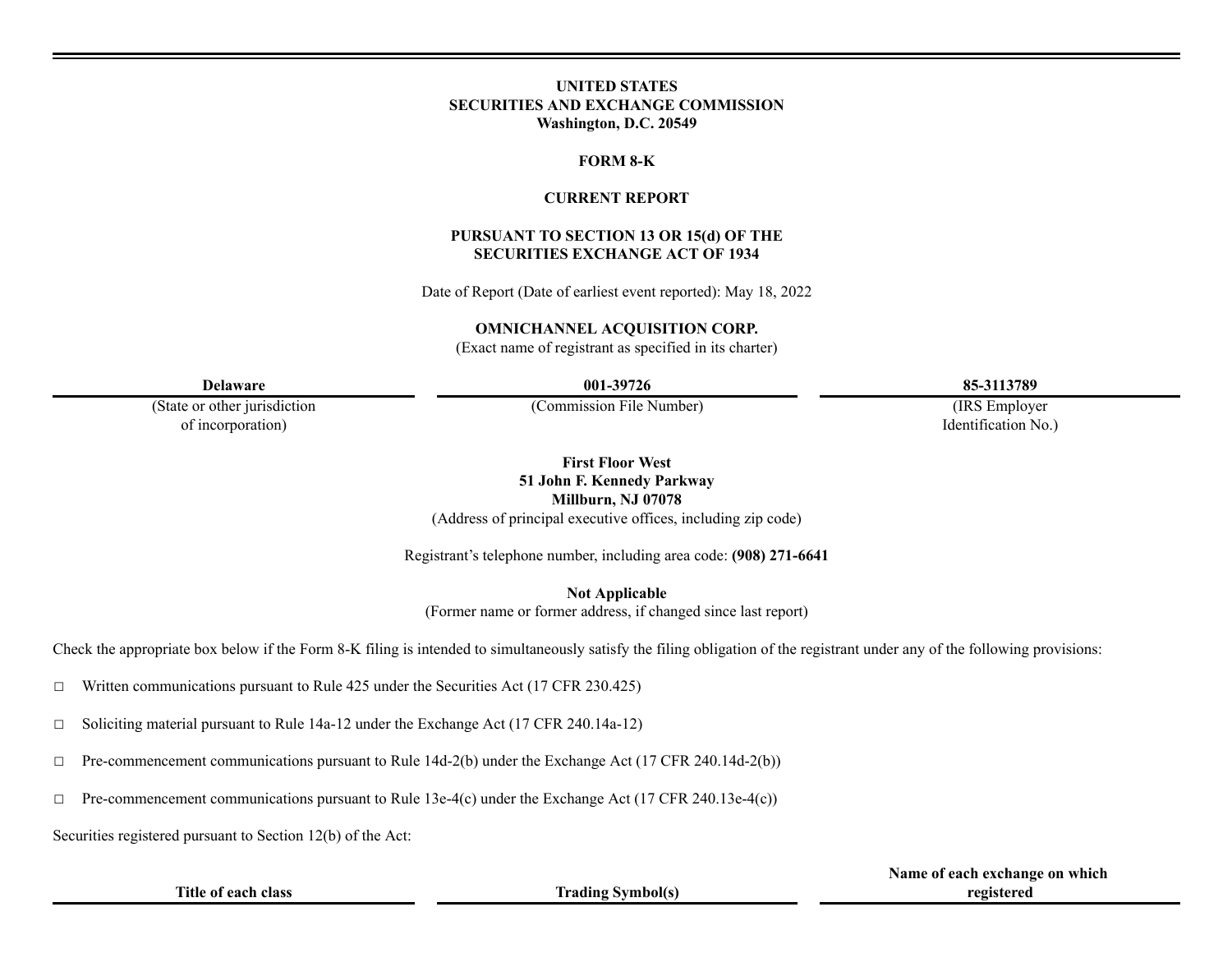| Units, each consisting of one share of Class A common    | OCA.U  | The New York Stock Exchange |
|----------------------------------------------------------|--------|-----------------------------|
| stock and one-half of one redeemable warrant             |        |                             |
| Class A common stock, par value \$0.0001 per share       | OCA    | The New York Stock Exchange |
| Redeemable warrants, each warrant exercisable for one    | OCA.WS | The New York Stock Exchange |
| share of Class A common stock, each at an exercise price |        |                             |
| of $$11.50$ per share                                    |        |                             |

Indicate by check mark whether the registrant is an emerging growth company as defined in Rule 405 of the Securities Act of 1933 (§230.405 of this chapter) or Rule 12b-2 of the Securities Exchange Act of 1934 (§240.12b-2 of this chapter).

Emerging growth company  $\boxtimes$ 

If an emerging growth company, indicate by check mark if the registrant has elected not to use the extended transition period for complying with any new or revised financial accounting standards provided pursuant to Section 13(a) of the Exchange Act.  $□$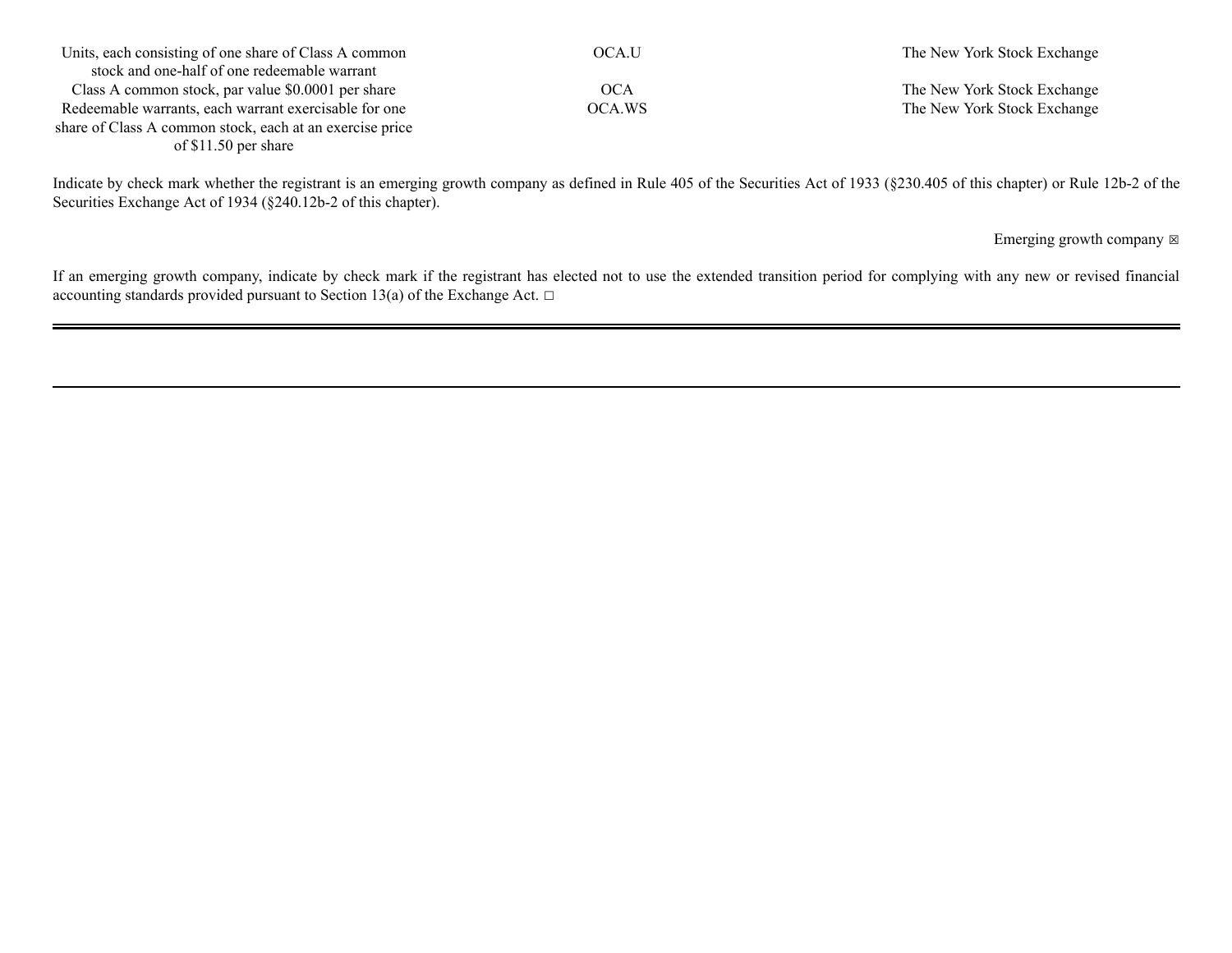# **Item 8.01. Other Events.**

On May 18, 2022, the Company issued a press release announcing it will redeem all of its outstanding shares of Class A common stock, effective as of the close of business on June 1, 2022, because the Company will not consummate an initial business combination within the time period required by its Amended and Restated Certificate of Incorporation. A copy of the press release is attached hereto as Exhibit 99.1 and is incorporated herein by reference.

## **Item 9.01. Financial Statements and Exhibits.**

(d) Exhibits.

# **Exhibit**

| <b>Number</b> | Description                                                                 |
|---------------|-----------------------------------------------------------------------------|
| 99.1          | Press Release, dated May 18, 2022.                                          |
| 104           | Cover Page Interactive Data File (embedded within the Inline XBRL document) |

1